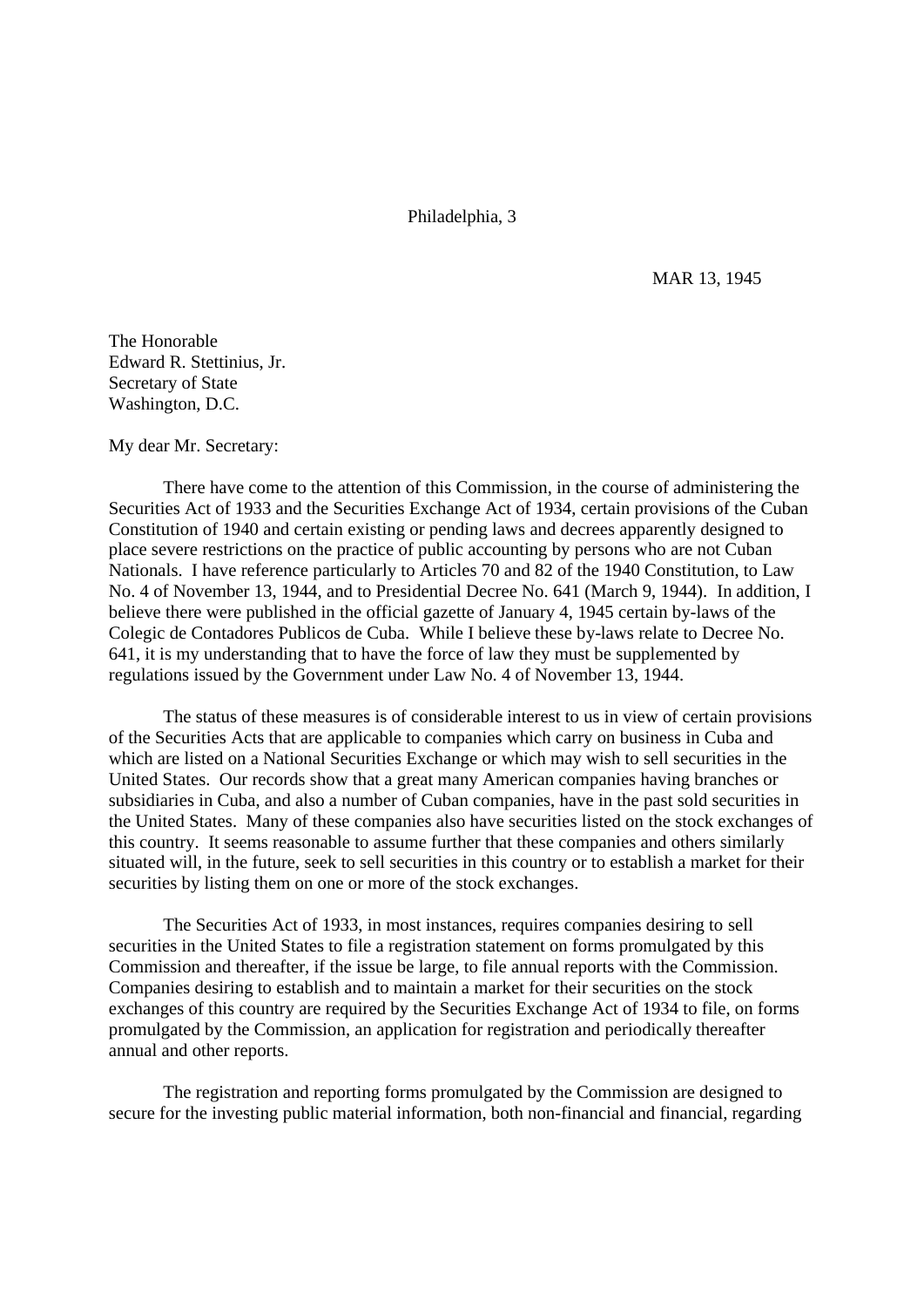the activities of companies subject to the Securities Acts. The financial information called for in the forms is generally required to be certified by independent public or independent certified public accountants. At the present time, the financial statements filed with the Commission by companies doing business in Cuba are certified by firms of public accountants having their principal place of business in the United States. These certifying accountants are readily amenable to the sanctions and penalties provided by the Securities Acts when the financial statements certified are found to be false or misleading. They are also subject to discipline by this Commission, by State Boards of Accountancy and by their professional organizations, such as the American Institute of Accountants.

However, it is our understanding that the proposed Cuban decrees and legislation may effectively preclude accounting firms which are not composed of Cuban nationals from performing or supervising accounting and auditing work in that country to the degree necessary to enable the firm to certify financial statements filed with the Commission. If the proposed legislation were to have the effect indicated, American firms might, of course, arrange to delegate the Cuban work to Cuban accountants and, by accepting full responsibility for such work, continue to certify in their own firm name. Whether American accounting firms would be likely to follow such a course if the company in question did a great part of its business in Cuba, is a matter for speculation. In somewhat analogous situations the Commission has, moreover, declined to accept a certificate of an accounting firm which had not itself carried out the necessary auditing work.

On the other hand, the companies involved might arrange to have their statements certified by Cuban accountants. If this course were followed, the foreign accountants employed would not be readily amenable to discipline nor easily made subject by court action to the sanctions and penalties of the Securities Acts. It may also be pointed out that the Commission has promulgated special requirements as to the form and content of financial statements to be filed with it and has interpreted many of these in numerous opinions. There have also been developed standards of auditing and accounting which are in many respects peculiar to practice in this country. In view of these circumstances there may well be a question as to whether Cuban accountants whose professional status is based on thorough training and experience in Cuban affairs will have had the opportunity or occasion to acquire the necessary familiarity with American accounting practice and the special aspects of the Commission's requirements.

A third possibility, acceptance of uncertified statements from such companies, would involve waiver of certification. It is doubtful, however, that such a course of action would be consistent with the Securities Acts.

The significance of this legislation in the Commission's work should be measured not only by the fifty or more affected companies now listed on American security exchanges and filing reports with the Commission but also by the many companies which may in the future wish to sell securities in this country or to list them on the exchanges. Moreover, there is some reason to believe that the proposed Cuban legislation may set a pattern for comparable action by other countries, particularly in Central or South America. For these several reasons I would very much appreciate your views as to the present status of these measures, and as to whether in your